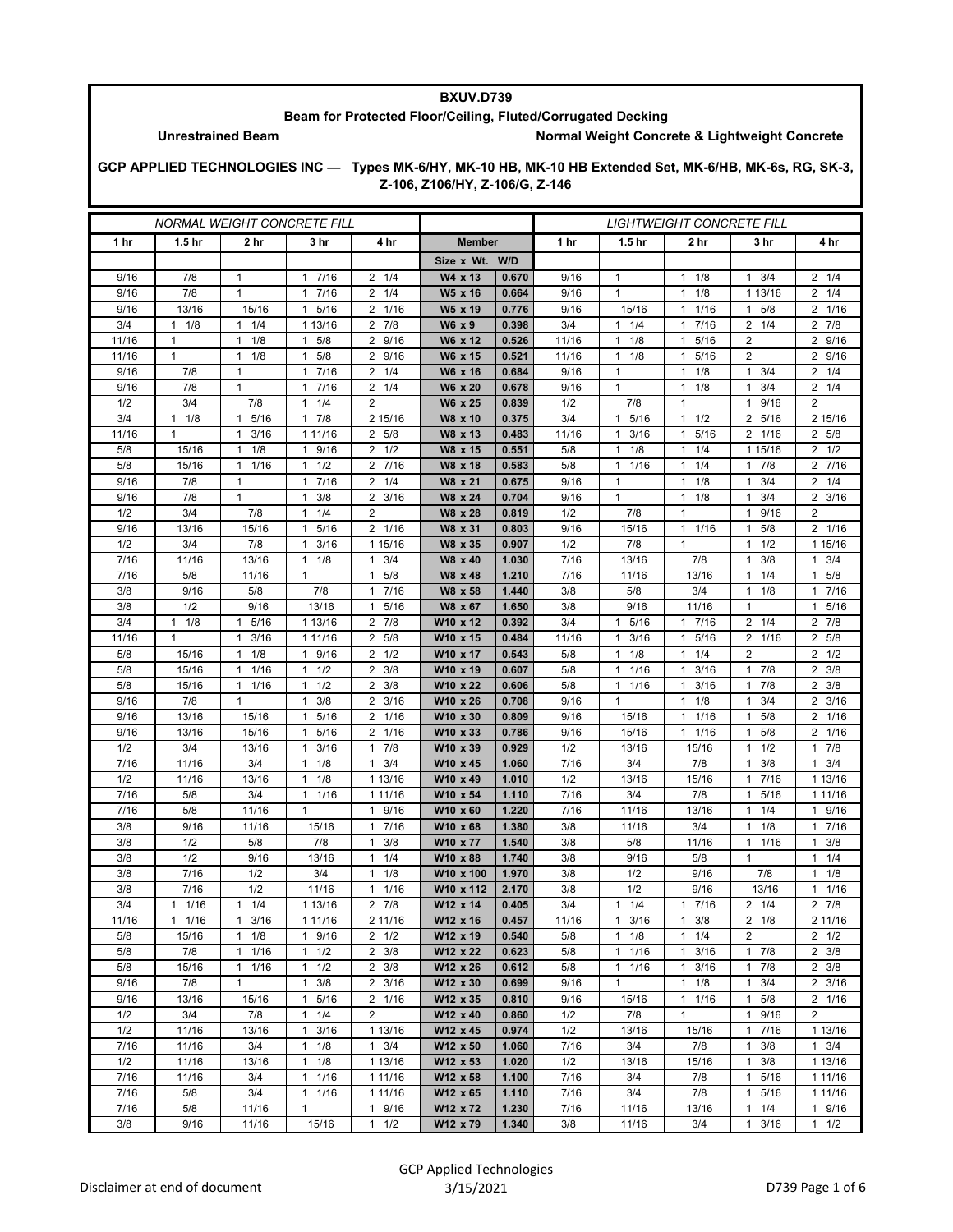| <b>NORMAL WEIGHT CONCRETE FILL</b> |                   |                     |                                     |                                             |                        |                |             | <b>LIGHTWEIGHT CONCRETE FILL</b> |                      |                                |                    |
|------------------------------------|-------------------|---------------------|-------------------------------------|---------------------------------------------|------------------------|----------------|-------------|----------------------------------|----------------------|--------------------------------|--------------------|
| 1 <sub>hr</sub>                    | 1.5 <sub>hr</sub> | 2 hr                | 3 hr                                | 4 hr                                        | <b>Member</b>          |                | 1 hr        | 1.5 <sub>hr</sub>                | 2 hr                 | 3 hr                           | 4 hr               |
|                                    |                   |                     |                                     |                                             | Size x Wt. W/D         |                |             |                                  |                      |                                |                    |
| 3/8                                | 9/16              | 5/8                 | 7/8                                 | 3/8<br>1                                    | W12 x 87               | 1.470          | 3/8         | 5/8                              | 11/16                | 1/8<br>1                       | $1 \t3/8$          |
| 3/8                                | 1/2               | 9/16                | 13/16                               | 5/16<br>$\mathbf{1}$                        | W12 x 96               | 1.610          | 3/8         | 9/16                             | 11/16                | 1/16<br>$\mathbf{1}$           | 1 5/16             |
| 3/8                                | 1/2               | 9/16                | 3/4                                 | 1/4<br>$\mathbf{1}$                         | W12 x 106              | 1.770          | 3/8         | 9/16                             | 5/8                  | 15/16                          | $1 \t1/4$          |
| 3/8                                | 7/16              | 1/2                 | 11/16                               | 1/8<br>$\mathbf{1}$                         | W12 x 120              | 1.990          | 3/8         | 1/2                              | 9/16                 | 7/8                            | $1 \t1/8$          |
| 3/8                                | 7/16              | 1/2                 | 11/16                               | $\mathbf{1}$<br>1/16                        | W12 x 136              | 2.230          | 3/8         | 1/2                              | 9/16                 | 13/16                          | 11/16              |
| 3/8                                | 3/8               | 7/16                | 5/8                                 | 15/16                                       | W12 x 152              | 2.450          | 3/8         | 7/16                             | 1/2                  | 3/4                            | 15/16              |
| 3/8                                | 3/8               | 3/8                 | 9/16                                | 7/8                                         | W12 x 170              | 2.720          | 3/8         | 3/8                              | 7/16                 | 11/16                          | 7/8                |
| 3/8<br>3/8                         | 3/8<br>3/8        | 3/8<br>3/8          | 1/2<br>1/2                          | 13/16<br>3/4                                | W12 x 190<br>W12 x 210 | 3.000<br>3.270 | 3/8<br>3/8  | 3/8<br>3/8                       | 7/16<br>3/8          | 5/8<br>5/8                     | 13/16<br>3/4       |
| 3/8                                | 3/8               | 3/8                 | 7/16                                | 11/16                                       | W12 x 230              | 3.550          | 3/8         | 3/8                              | 3/8                  | 9/16                           | 11/16              |
| 3/8                                | 3/8               | 3/8                 | 7/16                                | 11/16                                       | W12 x 252              | 3.840          | 3/8         | 3/8                              | 3/8                  | 1/2                            | 11/16              |
| 3/8                                | 3/8               | 3/8                 | 3/8                                 | 5/8                                         | W12 x 279              | 4.190          | 3/8         | 3/8                              | 3/8                  | 1/2                            | 5/8                |
| 3/8                                | 3/8               | 3/8                 | 3/8                                 | 9/16                                        | W12 x 305              | 4.490          | 3/8         | 3/8                              | 3/8                  | 7/16                           | 9/16               |
| 3/8                                | 3/8               | 3/8                 | 3/8                                 | 9/16                                        | W12 x 336              | 4.850          | 3/8         | 3/8                              | 3/8                  | 7/16                           | 9/16               |
| 11/16                              | 1                 | 1/8<br>$\mathbf{1}$ | 5/8<br>1                            | 2 9/16                                      | W14 x 22               | 0.534          | 11/16       | $1 \t1/8$                        | 5/16<br>$\mathbf{1}$ | 2                              | 2 9/16             |
| 5/8                                | 7/8               | 1/16<br>1           | 1/2<br>1                            | $\overline{2}$<br>5/16                      | W14 x 26               | 0.628          | 5/8         | $1 \t1/16$                       | 3/16<br>$\mathbf{1}$ | 1 13/16                        | 2 5/16             |
| 5/8                                | 7/8               | $\mathbf{1}$        | 7/16<br>$\mathbf{1}$                | 5/16<br>2                                   | W14 x 30               | 0.644          | 5/8         | $\mathbf{1}$                     | 3/16<br>$\mathbf{1}$ | 1 13/16                        | 2 5/16             |
| 9/16                               | 13/16             | 15/16               | $1 \t3/8$                           | $2 \frac{3}{16}$                            | W14 x 34               | 0.725          | 9/16        | 15/16                            | 1/8<br>$\mathbf{1}$  | 1 1 1 / 1 6                    | $2 \frac{3}{16}$   |
| 9/16                               | 13/16             | 15/16               | 5/16<br>$\mathbf{1}$                | 2 1/16                                      | W14 x 38               | 0.809          | 9/16        | 15/16                            | 1/16<br>$\mathbf{1}$ | $1 \t5/8$                      | 2 1/16             |
| 1/2                                | 3/4               | 7/8                 | 1/4<br>$\mathbf{1}$                 | 1 15/16                                     | W14 x 43               | 0.874          | 1/2         | 7/8                              | $\mathbf{1}$         | 9/16<br>1                      | 1 15/16            |
| 1/2                                | 11/16             | 13/16               | $1 \t3/16$                          | 1 13/16                                     | W14 x 48               | 0.970          | 1/2         | 13/16                            | 15/16                | 7/16<br>$\mathbf{1}$           | 1 13/16            |
| 7/16                               | 11/16             | 3/4                 | $1 \t1/8$                           | $1 \t3/4$                                   | W14 x 53               | 1.060          | 7/16        | 3/4                              | 7/8                  | $1 \t3/8$                      | $1 \t3/4$          |
| 7/16                               | 11/16             | 3/4                 | 1/16<br>1                           | 1 11/16                                     | W14 x 61               | 1.100          | 7/16        | 3/4                              | 7/8                  | 5/16                           | 1 1 1 / 16         |
| 7/16                               | 5/8               | 11/16               | $\mathbf{1}$                        | 9/16<br>$\mathbf{1}$                        | W14 x 68               | 1.220          | 7/16        | 11/16                            | 13/16                | 1/4<br>1                       | 1 9/16             |
| 3/8                                | 9/16              | 11/16               | 15/16                               | 1/2<br>1                                    | W14 x 74               | 1.320          | 3/8         | 11/16                            | 3/4                  | 3/16<br>$\mathbf{1}$           | $1 \t1/2$          |
| 3/8                                | 9/16              | 5/8                 | 7/8                                 | 7/16<br>$\mathbf{1}$                        | W14 x 82               | 1.450          | 3/8         | 5/8                              | 3/4                  | 1/8                            | 17/16<br>$1 \t1/2$ |
| 3/8<br>3/8                         | 9/16<br>9/16      | 11/16<br>5/8        | 15/16<br>7/8                        | 1/2<br>$\mathbf{1}$<br>7/16<br>$\mathbf{1}$ | W14 x 90<br>W14 x 99   | 1.310<br>1.430 | 3/8<br>3/8  | 11/16<br>5/8                     | 3/4<br>3/4           | 3/16<br>1<br>$1 \t1/8$         | 17/16              |
| 3/8                                | 1/2               | 5/8                 | 7/8                                 | 5/16<br>$\mathbf{1}$                        | W14 x 109              | 1.570          | 3/8         | 5/8                              | 11/16                | 1/16<br>1                      | 1 5/16             |
| 3/8                                | 1/2               | 9/16                | 13/16                               | 1/4<br>$\mathbf{1}$                         | W14 x 120              | 1.710          | 3/8         | 9/16                             | 5/8                  | $\mathbf{1}$                   | $1 \t1/4$          |
| 3/8                                | 7/16              | 1/2                 | 3/4                                 | 3/16<br>$\mathbf{1}$                        | W14 x 132              | 1.890          | 3/8         | 1/2                              | 5/8                  | 15/16                          | $1 \t3/16$         |
| 3/8                                | 7/16              | 1/2                 | 11/16                               | 1/8<br>$\mathbf{1}$                         | W14 x 145              | 1.990          | 3/8         | 1/2                              | 9/16                 | 7/8                            | $1 \t1/8$          |
| 3/8                                | 7/16              | 1/2                 | 11/16                               | 1/16<br>1                                   | W14 x 159              | 2.160          | 3/8         | 1/2                              | 9/16                 | 13/16                          | 11/16              |
| 3/8                                | 3/8               | 7/16                | 5/8                                 | $\mathbf{1}$                                | W14 x 176              | 2.380          | 3/8         | 7/16                             | 1/2                  | 3/4                            | $\mathbf{1}$       |
| 3/8                                | 3/8               | 7/16                | 9/16                                | 15/16                                       | W14 x 193              | 2.600          | 3/8         | 7/16                             | 1/2                  | 3/4                            | 15/16              |
| 3/8                                | 3/8               | 3/8                 | 9/16                                | 7/8                                         | W14 x 211              | 2.810          | 3/8         | 3/8                              | 7/16                 | 11/16                          | 7/8                |
| 3/8                                | 3/8               | 3/8                 | 1/2                                 | 13/16                                       | W14 x 233              | 3.080          | 3/8         | 3/8                              | 7/16                 | 5/8                            | 13/16              |
| 3/8                                | 3/8               | 3/8                 | 1/2                                 | 3/4                                         | W14 x 257              | 3.360          | 3/8         | 3/8                              | 3/8                  | 9/16                           | 3/4                |
| 3/8                                | 3/8               | 3/8                 | 7/16                                | 11/16                                       | W14 x 283              | 3.660          | 3/8         | 3/8                              | 3/8                  | 9/16                           | 11/16              |
| 3/8<br>3/8                         | 3/8<br>3/8        | 3/8<br>3/8          | 7/16<br>3/8                         | 5/8<br>5/8                                  | W14 x 311<br>W14 x 342 | 3.980<br>4.320 | 3/8<br>3/8  | 3/8<br>3/8                       | 3/8<br>3/8           | 1/2<br>1/2                     | 5/8<br>5/8         |
| 3/8                                | 3/8               | 3/8                 | 3/8                                 | 9/16                                        | W14 x 370              | 4.630          | 3/8         | 3/8                              | 3/8                  | 7/16                           | 9/16               |
| 3/8                                | 3/8               | 3/8                 | 3/8                                 | 9/16                                        | W14 x 398              | 4.930          | 3/8         | 3/8                              | 3/8                  | 7/16                           | 9/16               |
| 3/8                                | 3/8               | 3/8                 | 3/8                                 | 1/2                                         | W14 x 426              | 5.210          | 3/8         | 3/8                              | 3/8                  | 7/16                           | 1/2                |
| 3/8                                | 3/8               | 3/8                 | 3/8                                 | 1/2                                         | W14 x 455              | 5.530          | 3/8         | 3/8                              | 3/8                  | 3/8                            | 1/2                |
| 3/8                                | 3/8               | 3/8                 | 3/8                                 | 7/16                                        | W14 x 500              | 5.950          | 3/8         | 3/8                              | 3/8                  | 3/8                            | 7/16               |
| 3/8                                | 3/8               | 3/8                 | 3/8                                 | 7/16                                        | W14 x 550              | 6.430          | 3/8         | 3/8                              | 3/8                  | 3/8                            | 7/16               |
| 3/8                                | 3/8               | 3/8                 | 3/8                                 | 7/16                                        | W14 x 605              | 6.960          | 3/8         | 3/8                              | 3/8                  | 3/8                            | 7/16               |
| 3/8                                | 3/8               | 3/8                 | 3/8                                 | 3/8                                         | W14 x 665              | 7.490          | 3/8         | 3/8                              | 3/8                  | 3/8                            | 3/8                |
| 3/8                                | 3/8               | 3/8                 | 3/8                                 | 3/8                                         | W14 x 730              | 8.080          | 3/8         | 3/8                              | 3/8                  | 3/8                            | 3/8                |
| 5/8                                | 15/16             | 1<br>1/8            | 9/16<br>1                           | $2 \frac{1}{2}$                             | W16 x 26               | 0.558          | 5/8         | $1 \t1/8$                        | 1/4<br>$\mathbf{1}$  | 1 15/16                        | $2 \frac{1}{2}$    |
| 5/8                                | 7/8               | $\mathbf{1}$        | 17/16                               | 2 5/16                                      | W16 x 31               | 0.661          | 5/8         | $\mathbf{1}$                     | $\mathbf{1}$<br>3/16 | 1 13/16                        | 2 5/16             |
| 9/16                               | 7/8               | $\mathbf{1}$        | $1 \t3/8$                           | $2 \frac{3}{16}$                            | W16 x 36               | 0.702          | 9/16        | $\mathbf{1}$                     | 1/8<br>$\mathbf{1}$  | $1 \t3/4$                      | $2 \frac{3}{16}$   |
| 9/16                               | 13/16             | 15/16               | 5/16<br>1                           | 2 1/16                                      | W16 x 40               | 0.780          | 9/16        | 15/16                            | 1/16<br>1            | 5/8<br>$\mathbf{1}$            | 2 1/16             |
| 1/2<br>1/2                         | 3/4               | 7/8                 | 1/4<br>$\mathbf{1}$<br>$\mathbf{1}$ | 1 15/16                                     | W16 x 45               | 0.870          | 1/2         | 7/8                              | $\mathbf{1}$         | 9/16<br>$\mathbf{1}$           | 1 15/16            |
| $\frac{1}{7}{16}$                  | 11/16<br>11/16    | 13/16<br>3/4        | 3/16<br>$1 \t1/16$                  | $1 \t7/8$<br>1 11/16                        | W16 x 50<br>W16 x 57   | 0.962<br>1.090 | 1/2<br>7/16 | 13/16<br>3/4                     | 15/16<br>7/8         | 1 7/16<br>5/16<br>$\mathbf{1}$ | 17/8<br>1 11/16    |
| 7/16                               | 11/16             | 3/4                 | 1/16<br>$\mathbf{1}$                | 1 11/16                                     | W16 x 67               | 1.090          | 7/16        | 3/4                              | 7/8                  | 5/16<br>1                      | 1 11/16            |
| 7/16                               | 5/8               | 11/16               | $\mathbf{1}$                        | 9/16<br>$\mathbf{1}$                        | W16 x 77               | 1.250          | 7/16        | 11/16                            | 13/16                | $1 \t1/4$                      | 1 9/16             |
| 3/8                                | 9/16              | 5/8                 | 7/8                                 | 7/16<br>$\mathbf{1}$                        | W16 x 89               | 1.430          | 3/8         | 5/8                              | 3/4                  | 1/8<br>$\mathbf{1}$            | 17/16              |
| 3/8                                | 1/2               | 5/8                 | 13/16                               | 5/16<br>$\mathbf{1}$                        | W16 x 100              | 1.590          | 3/8         | 5/8                              | 11/16                | $\mathbf{1}$<br>1/16           | 1 5/16             |
| 9/16                               | 7/8               | $\mathbf{1}$        | 7/16<br>$\mathbf{1}$                | $2 \t1/4$                                   | W18 x 35               | 0.672          | 9/16        | $\mathbf{1}$                     | 1/8<br>$\mathbf{1}$  | 3/4                            | $2 \t1/4$          |
| 9/16                               | 13/16             | 15/16               | 5/16<br>$\mathbf{1}$                | $2 \t1/8$                                   | W18 x 40               | 0.768          | 9/16        | 15/16                            | 1/16<br>1            | 5/8<br>1                       | $2 \t1/8$          |
| 1/2                                | 3/4               | 7/8                 | $1 \t1/4$                           | 1 15/16                                     | W18 x 46               | 0.876          | 1/2         | 7/8                              | $\mathbf{1}$         | 1 9/16                         | 1 15/16            |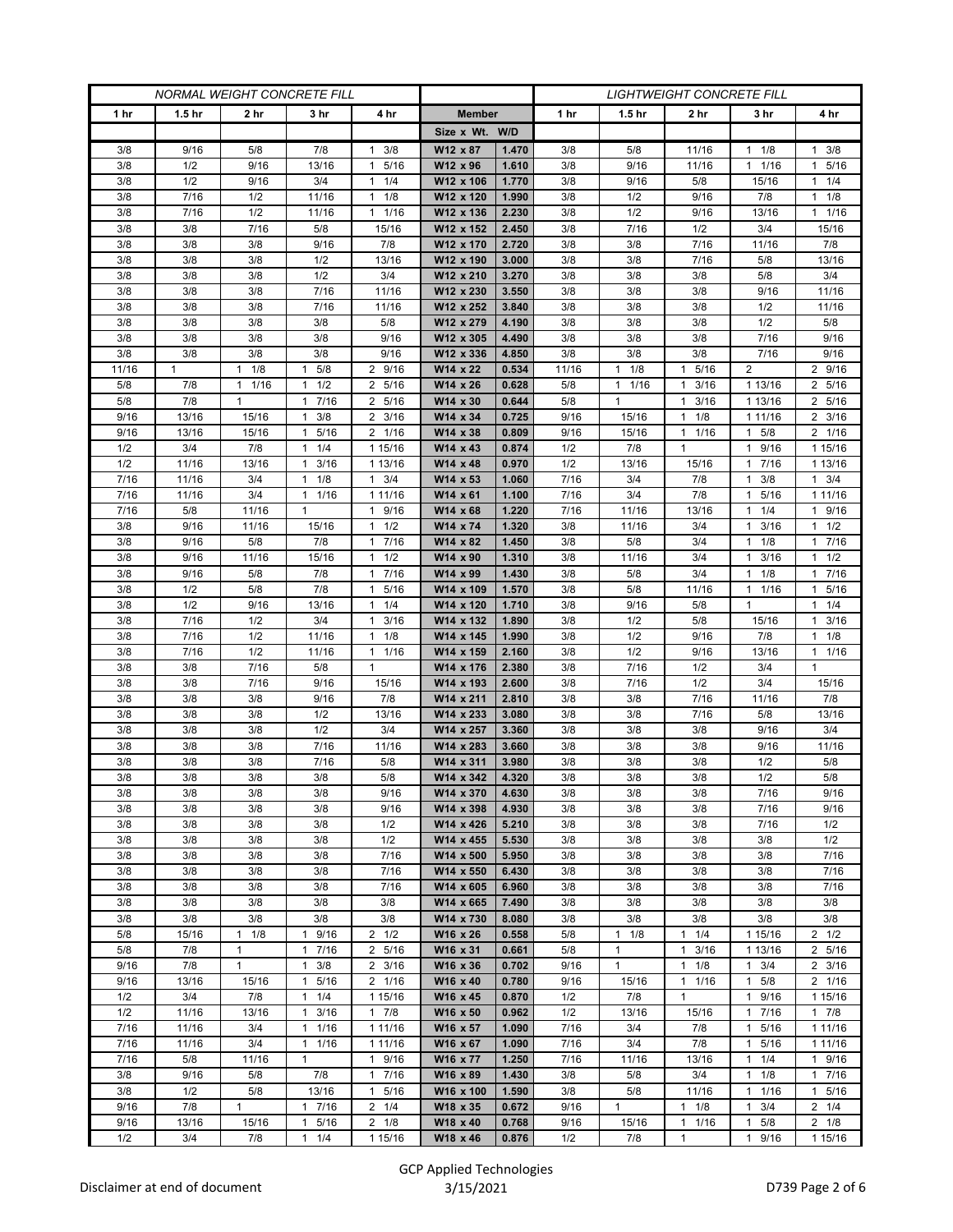| <b>NORMAL WEIGHT CONCRETE FILL</b> |                   |                |                              |                                 | <b>LIGHTWEIGHT CONCRETE FILL</b> |                |            |                   |                     |                                  |                                        |
|------------------------------------|-------------------|----------------|------------------------------|---------------------------------|----------------------------------|----------------|------------|-------------------|---------------------|----------------------------------|----------------------------------------|
| 1 <sub>hr</sub>                    | 1.5 <sub>hr</sub> | 2 hr           | 3 hr                         | 4 hr                            | <b>Member</b>                    |                | 1 hr       | 1.5 <sub>hr</sub> | 2 <sub>hr</sub>     | 3 hr                             | 4 hr                                   |
|                                    |                   |                |                              |                                 | Size x Wt. W/D                   |                |            |                   |                     |                                  |                                        |
| 1/2                                | 3/4               | 7/8            | $1 \t1/4$                    | 1 15/16                         | W18 x 50                         | 0.880          | 1/2        | 7/8               | $\mathbf{1}$        | $1 \t1/2$                        | 1 15/16                                |
| 1/2                                | 11/16             | 13/16          | 3/16<br>$\mathbf{1}$         | 7/8<br>$\mathbf{1}$             | W18 x 55                         | 0.963          | 1/2        | 13/16             | 15/16               | 7/16<br>$\mathbf{1}$             | 17/8                                   |
| 7/16                               | 11/16             | 13/16          | 1/8<br>$\mathbf{1}$          | 3/4<br>$\mathbf{1}$             | W18 x 60                         | 1.040          | 7/16       | 13/16             | 7/8                 | 3/8<br>1                         | $1 \t3/4$                              |
| 7/16                               | 5/8               | 3/4            | $1 \t1/16$                   | 1 11/16                         | W18 x 65                         | 1.130          | 7/16       | 3/4               | 7/8                 | 5/16<br>$\mathbf{1}$             | 1 1 1 / 16                             |
| 7/16                               | 5/8               | 11/16          | 1                            | 9/16<br>$\mathbf{1}$            | W18 x 71                         | 1.220          | 7/16       | 11/16             | 13/16               | 1/4<br>$\mathbf{1}$              | 1 9/16                                 |
| 7/16                               | 5/8               | 3/4            | 11/16                        | 1 11/16                         | W18 x 76                         | 1.130          | 7/16       | 3/4               | 7/8                 | 5/16<br>1                        | 1 1 1 / 1 6                            |
| 7/16                               | 5/8               | 11/16          | $\mathbf{1}$                 | 9/16<br>$\mathbf{1}$            | W18 x 86                         | 1.270          | 7/16       | 11/16             | 13/16               | 3/16<br>1                        | 1 9/16                                 |
| 3/8                                | 9/16              | 5/8            | 15/16                        | 7/16<br>1                       | W18 x 97                         | 1.420          | 3/8        | 5/8               | 3/4                 | 1/8<br>$\mathbf{1}$              | 1 7/16                                 |
| 3/8                                | 1/2               | 5/8            | 7/8                          | 3/8<br>1                        | W18 x 106                        | 1.550          | 3/8        | 5/8               | 11/16               | 1/16<br>1                        | 3/8<br>$\mathbf{1}$                    |
| 3/8                                | 1/2               | 9/16           | 13/16                        | 1/4<br>$\mathbf{1}$             | W18 x 119                        | 1.720          | 3/8        | 9/16              | 5/8                 | $\mathbf{1}$                     | $1 \t1/4$                              |
| 9/16                               | 13/16             | 15/16          | 3/8<br>$\mathbf{1}$          | $2 \t1/8$                       | W21 x 44                         | 0.746          | 9/16       | 15/16             | $1 \t1/16$          | 1 1 1/16                         | $2 \t1/8$                              |
| 1/2                                | 3/4               | 7/8            | 1/4<br>1                     | 2                               | W21 x 50                         | 0.838          | 1/2        | 7/8               | $\mathbf{1}$        | 9/16<br>1                        | $\overline{2}$                         |
| 1/2                                | 11/16             | 13/16          | 3/16<br>1                    | 7/8<br>$\mathbf{1}$             | W21 x 57                         | 0.952          | 1/2        | 13/16             | 15/16               | 7/16<br>1                        | 17/8                                   |
| 1/2                                | 11/16             | 13/16          | 3/16<br>1                    | 7/8<br>$\mathbf{1}$             | W21 x 62                         | 0.952          | 1/2        | 13/16             | 15/16               | 7/16<br>1                        | 17/8                                   |
| 7/16                               | 11/16             | 13/16          | $1 \t1/8$                    | 3/4<br>1                        | W21 x 68                         | 1.040          | 7/16       | 13/16             | 7/8                 | 3/8<br>1                         | $1 \t3/4$                              |
| 7/16                               | 5/8               | 3/4            | $1 \t1/16$                   | 1 11/16                         | W21 x 73                         | 1.110          | 7/16       | 3/4               | 7/8                 | 5/16<br>1                        | 1 1 1 / 1 6                            |
| 7/16                               | 5/8               | 11/16          | $\mathbf{1}$                 | 9/16<br>1                       | W21 x 83                         | 1.260          | 7/16       | 11/16             | 13/16               | 1/4<br>1                         | 1 9/16                                 |
| 3/8                                | 9/16              | 5/8            | 15/16                        | 7/16<br>$\mathbf{1}$            | W21 x 93                         | 1.400          | 3/8        | 5/8               | 3/4                 | 1/8<br>1                         | 17/16                                  |
| 3/8                                | 9/16              | 11/16          | 15/16                        | 1/2<br>1                        | W21 x 101                        | 1.300          | 3/8        | 11/16             | 3/4                 | $1 \t3/16$                       | $1 \t1/2$                              |
| 3/8                                | 9/16              | 5/8            | 7/8                          | 7/16<br>1                       | W21 x 111                        | 1.430          | 3/8        | 5/8               | 3/4                 | 1/8<br>1                         | 7/16<br>1.                             |
| 3/8                                | 1/2               | 5/8            | 7/8                          | 5/16<br>1                       | W21 x 122                        | 1.570          | 3/8        | 5/8               | 11/16               | 1/16<br>$\mathbf{1}$             | 1 5/16                                 |
| 3/8                                | 1/2               | 9/16           | 13/16                        | 1/4<br>1                        | W21 x 132                        | 1.680          | 3/8        | 9/16              | 5/8                 | $\mathbf{1}$                     | $1 \t1/4$                              |
| 3/8                                | 7/16              | 9/16           | 3/4                          | 3/16<br>1<br>$\overline{2}$     | W21 x 147                        | 1.870          | 3/8        | 9/16              | 5/8<br>$\mathbf{1}$ | 15/16                            | 3/16<br>$\mathbf{1}$<br>$\overline{2}$ |
| 1/2<br>1/2                         | 3/4<br>3/4        | 7/8            | $1 \t1/4$<br>$\mathbf{1}$    |                                 | W24 x 55                         | 0.828          | 1/2        | 7/8               |                     | 1 9/16                           |                                        |
| 1/2                                | 3/4               | 13/16<br>13/16 | 3/16<br>3/16<br>$\mathbf{1}$ | $\mathbf{1}$<br>7/8<br>7/8<br>1 | W24 x 62<br>W24 x 68             | 0.934<br>0.942 | 1/2<br>1/2 | 13/16<br>13/16    | 15/16<br>15/16      | $1 \t1/2$<br>1/2<br>$\mathbf{1}$ | $1 \t7/8$                              |
| 7/16                               | 11/16             | 13/16          | 1/8<br>$\mathbf{1}$          | 3/4<br>1                        | W24 x 76                         | 1.050          | 7/16       | 13/16             | 7/8                 | 3/8<br>1                         | $1 \t7/8$<br>$1 \t3/4$                 |
| 7/16                               | 5/8               | 3/4            | $1 \t1/16$                   | $\mathbf{1}$<br>5/8             | W24 x 84                         | 1.150          | 7/16       | 3/4               | 13/16               | 5/16<br>1                        | 1 5/8                                  |
| 7/16                               | 5/8               | 11/16          | $\mathbf{1}$                 | 9/16<br>1                       | W24 x 94                         | 1.280          | 7/16       | 11/16             | 13/16               | 3/16<br>1                        | 1 9/16                                 |
| 7/16                               | 5/8               | 11/16          | $\mathbf{1}$                 | 9/16<br>1                       | W24 x 104                        | 1.240          | 7/16       | 11/16             | 13/16               | 1/4<br>1                         | 1 9/16                                 |
| 3/8                                | 9/16              | 11/16          | 15/16                        | 7/16<br>1                       | W24 x 117                        | 1.380          | 3/8        | 11/16             | 3/4                 | 1/8<br>1                         | 1 7/16                                 |
| 3/8                                | 1/2               | 5/8            | 7/8                          | 3/8<br>1                        | W24 x 131                        | 1.540          | 3/8        | 5/8               | 11/16               | 1/16<br>1                        | $1 \t3/8$                              |
| 3/8                                | 1/2               | 9/16           | 13/16                        | 1/4<br>$\mathbf{1}$             | W24 x 146                        | 1.700          | 3/8        | 9/16              | 5/8                 | $\mathbf{1}$                     | $1 \t1/4$                              |
| 3/8                                | 7/16              | 9/16           | 3/4                          | 3/16<br>1                       | W24 x 162                        | 1.880          | 3/8        | 9/16              | 5/8                 | 15/16                            | $\mathbf{1}$<br>3/16                   |
| 7/16                               | 11/16             | 13/16          | 1/8<br>$\mathbf{1}$          | 3/4<br>$\mathbf{1}$             | W27 x 84                         | 1.030          | 7/16       | 13/16             | 7/8                 | 3/8<br>1                         | $1 \t3/4$                              |
| 7/16                               | 5/8               | 3/4            | 1/16<br>1                    | 5/8<br>1                        | W27 x 94                         | 1.150          | 7/16       | 3/4               | 13/16               | 5/16<br>1                        | 1 5/8                                  |
| 7/16                               | 5/8               | 11/16          | $\mathbf{1}$                 | 9/16<br>$\mathbf{1}$            | W27 x 102                        | 1.240          | 7/16       | 11/16             | 13/16               | 1/4<br>1                         | 1 9/16                                 |
| 3/8                                | 9/16              | 5/8            | 15/16                        | 7/16<br>1                       | W27 x 114                        | 1.390          | 3/8        | 5/8               | 3/4                 | 1/8<br>1                         | 7/16<br>1.                             |
| 3/8                                | 1/2               | 5/8            | 7/8                          | 3/8<br>1                        | W27 x 129                        | 1.560          | 3/8        | 5/8               | 11/16               | 1/16<br>1                        | 3/8<br>1                               |
| 3/8                                | 1/2               | 5/8            | 7/8                          | 3/8<br>1                        | W27 x 146                        | 1.550          | 3/8        | 5/8               | 11/16               | 1/16<br>$\mathbf{1}$             | $1 \t3/8$                              |
| 3/8                                | 1/2               | 9/16           | 13/16                        | 1/4<br>1                        | W27 x 161                        | 1.700          | 3/8        | 9/16              | 5/8                 | 1                                | $1 \t1/4$                              |
| 3/8                                | 7/16              | 9/16           | 3/4                          | $1 \t3/16$                      | W27 x 178                        | 1.870          | 3/8        | 9/16              | 5/8                 | 15/16                            | $1 \t3/16$                             |
| 1/2                                | 11/16             | 13/16          | $1 \t1/8$                    | 1 13/16                         | W30 x 90                         | 1.020          | 1/2        | 13/16             | 15/16               | $1 \t3/8$                        | 1 13/16                                |
| 7/16                               | 5/8               | 3/4            | 11/16                        | 1 11/16                         | W30 x 99                         | 1.120          | 7/16       | 3/4               | 7/8                 | 1 5/16                           | 1 1 1 / 16                             |
| 7/16                               | 5/8               | 11/16          | $\mathbf{1}$                 | 5/8<br>$\mathbf{1}$             | W30 x 108                        | 1.210          | 7/16       | 11/16             | 13/16               | 1/4<br>1                         | $1 \t5/8$                              |
| 3/8                                | 9/16              | 11/16          | 15/16                        | $1 \t1/2$                       | W30 x 116                        | 1.300          | 3/8        | 11/16             | 3/4                 | 3/16<br>$\mathbf{1}$             | $1 \t1/2$                              |
| 3/8                                | 9/16              | 5/8            | 15/16                        | 7/16<br>$\mathbf{1}$            | W30 x 124                        | 1.390          | 3/8        | 5/8               | 3/4                 | $1 \t1/8$                        | 17/16                                  |
| 3/8                                | 9/16              | 5/8            | 7/8                          | 3/8<br>$\mathbf{1}$             | W30 x 132                        | 1.470          | 3/8        | 5/8               | 11/16               | 1/8<br>$\mathbf{1}$              | $1 \t3/8$                              |
| 3/8                                | 1/2               | 9/16           | 13/16                        | $\mathbf{1}$<br>5/16            | W30 x 173                        | 1.660          | 3/8        | 9/16              | 11/16               | $\mathbf{1}$                     | 1 5/16                                 |
| 3/8                                | 7/16              | 9/16           | 3/4                          | 3/16<br>$\mathbf{1}$            | W30 x 191                        | 1.850          | 3/8        | 9/16              | 5/8                 | 15/16                            | $1 \t3/16$                             |
| 3/8                                | 7/16              | 1/2            | 11/16                        | 1/8<br>$\mathbf{1}$             | W30 x 211                        | 2.010          | 3/8        | 1/2               | 9/16                | 7/8                              | $1 \t1/8$                              |
| 7/16                               | 5/8               | 11/16          | $\mathbf{1}$                 | 5/8<br>$\mathbf{1}$             | W33 x 118                        | 1.210          | 7/16       | 11/16             | 13/16               | $1 \t1/4$                        | $1 \t5/8$                              |
| 3/8                                | 9/16              | 11/16          | 15/16                        | 1/2<br>$\mathbf{1}$             | W33 x 130                        | 1.320          | 3/8        | 11/16             | 3/4                 | $1 \t3/16$                       | $1 \t1/2$                              |
| 3/8                                | 9/16              | 5/8            | 7/8                          | 7/16<br>$\mathbf{1}$            | W33 x 141                        | 1.430          | 3/8        | 5/8               | 3/4                 | 1/8<br>$\mathbf{1}$              | 17/16                                  |
| 3/8<br>3/8                         | 1/2<br>1/2        | 5/8<br>9/16    | 7/8                          | 3/8<br>$\mathbf{1}$<br>1/4<br>1 | W33 x 152<br>W33 x 169           | 1.530          | 3/8<br>3/8 | 5/8               | 11/16               | 11/16<br>$\mathbf{1}$            | $1 \t3/8$<br>$1 \t1/4$                 |
| 3/8                                | 1/2               | 9/16           | 13/16<br>3/4                 | 3/16<br>$\mathbf{1}$            | W33 x 201                        | 1.700<br>1.790 | 3/8        | 9/16<br>9/16      | 5/8<br>5/8          | 15/16                            | $1 \t3/16$                             |
| 3/8                                | 7/16              | 1/2            | 3/4                          | $\mathbf{1}$<br>1/8             | W33 x 221                        | 1.970          | 3/8        | 1/2               | 9/16                | 7/8                              | $1 \t1/8$                              |
| 3/8                                | 7/16              | 1/2            | 11/16                        | $\mathbf{1}$<br>1/16            | W33 x 241                        | 2.130          | 3/8        | 1/2               | 9/16                | 13/16                            | 11/16                                  |
| 7/16                               | 5/8               | 11/16          | $\mathbf{1}$                 | 9/16<br>$\mathbf{1}$            | W36 x 135                        | 1.290          | 7/16       | 11/16             | 13/16               | 3/16<br>$\mathbf{1}$             | 1 9/16                                 |
| 3/8                                | 9/16              | 5/8            | 7/8                          | 7/16<br>$\mathbf{1}$            | W36 x 150                        | 1.430          | 3/8        | 5/8               | 3/4                 | $1 \t1/8$                        | 17/16                                  |
| 3/8                                | 9/16              | 5/8            | 7/8                          | 3/8<br>1                        | W36 x 160                        | 1.510          | 3/8        | 5/8               | 11/16               | 1/16<br>1                        | $1 \t3/8$                              |
| 3/8                                | 1/2               | 5/8            | 13/16                        | 5/16<br>1                       | W36 x 170                        | 1.600          | 3/8        | 5/8               | 11/16               | 1 1/16                           | 1 5/16                                 |
| 3/8                                | 1/2               | 9/16           | 13/16                        | 1/4<br>1                        | W36 x 182                        | 1.720          | 3/8        | 9/16              | 5/8                 | $\mathbf{1}$                     | $1 \t1/4$                              |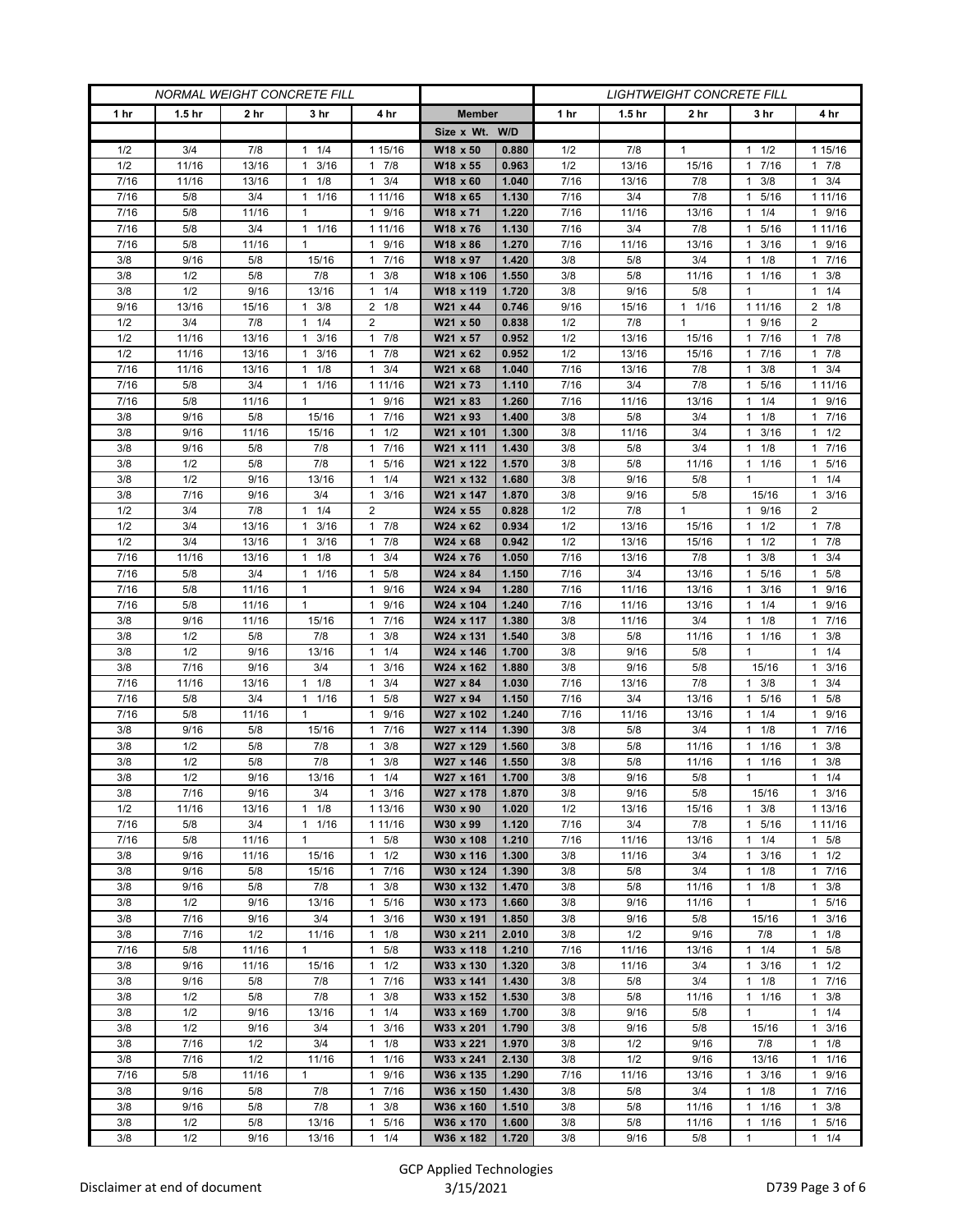| <b>NORMAL WEIGHT CONCRETE FILL</b> |                      |                         |                                  |                         |                |                | <b>LIGHTWEIGHT CONCRETE FILL</b> |                          |                                     |                            |                      |  |
|------------------------------------|----------------------|-------------------------|----------------------------------|-------------------------|----------------|----------------|----------------------------------|--------------------------|-------------------------------------|----------------------------|----------------------|--|
| 1 hr                               | 1.5 <sub>hr</sub>    | 2 hr                    | 3 hr                             | 4 hr                    | <b>Member</b>  |                | 1 hr                             | 1.5 <sub>hr</sub>        | 2 hr                                | 3 hr                       | 4 hr                 |  |
|                                    |                      |                         |                                  |                         | Size x Wt. W/D |                |                                  |                          |                                     |                            |                      |  |
| 3/8                                | 1/2                  | 9/16                    | 3/4                              | 3/16<br>1               | W36 x 194      | 1.810          | 3/8                              | 9/16                     | 5/8                                 | 15/16                      | $1 \t3/16$           |  |
| 3/8                                | 7/16                 | 1/2                     | 3/4                              | 1/8<br>$\mathbf{1}$     | W36 x 210      | 1.960          | 3/8                              | 1/2                      | 9/16                                | 7/8                        | $1 \t1/8$            |  |
| 3/8                                | 7/16                 | 1/2                     | 3/4                              | 1/8<br>1                | W36 x 230      | 1.950          | 3/8                              | 1/2                      | 9/16                                | 7/8                        | $1 \t1/8$            |  |
| 3/8                                | 7/16                 | 1/2                     | 11/16                            | 1/16<br>1               | W36 x 245      | 2.080          | 3/8                              | 1/2                      | 9/16                                | 7/8                        | 1/16<br>$\mathbf{1}$ |  |
| 3/8                                | 3/8                  | 7/16                    | 5/8                              | $\mathbf{1}$            | W36 x 256      | 2.370          | 3/8                              | 7/16                     | 1/2                                 | 3/4                        | 1                    |  |
| 3/8                                | 7/16                 | 1/2                     | 11/16                            | $\mathbf{1}$<br>1/16    | W36 x 260      | 2.180          | 3/8                              | 1/2                      | 9/16                                | 13/16                      | $1 \t1/16$           |  |
| 3/8                                | 3/8                  | 7/16                    | 5/8                              | 1                       | W36 x 280      | 2.350          | 3/8                              | 7/16                     | 1/2                                 | 13/16                      | 1                    |  |
| 3/8                                | 3/8                  | 7/16                    | 5/8                              | 15/16                   | W36 x 300      | 2.500          | 3/8                              | 7/16                     | 1/2                                 | 3/4                        | 15/16                |  |
| 3/4                                | 1/8<br>1             | 5/16<br>1               | 7/8<br>$\mathbf{1}$              | 2 15/16                 | Other          | 0.370          | 3/4                              | 5/16<br>$\mathbf{1}$     | 1/2<br>$\mathbf{1}$                 | 2 5/16                     | 2 15/16              |  |
| 3/4                                | 1/8<br>$\mathbf{1}$  | 5/16<br>1               | 1 13/16                          | 2 15/16                 | Other          | 0.380          | 3/4                              | 5/16<br>$\mathbf{1}$     | 1/2<br>$\mathbf{1}$                 | 2 5/16                     | 2 15/16              |  |
| 3/4                                | 1/8<br>$\mathbf{1}$  | 5/16<br>$\mathbf{1}$    | 1 13/16                          | $2 \t 7/8$              | Other          | 0.390          | 3/4                              | 5/16<br>$\mathbf{1}$     | 7/16<br>$\mathbf{1}$                | $2 \frac{1}{4}$            | $2 \t 7/8$           |  |
| 3/4                                | 1/8<br>$\mathbf{1}$  | 1/4<br>1                | 1 13/16                          | $2 \t 7/8$              | Other          | 0.400          | 3/4                              | 1/4<br>$\mathbf{1}$      | 7/16<br>$\mathbf{1}$                | $2 \t1/4$                  | $2 \t 7/8$           |  |
| 3/4                                | 1/16<br>$\mathbf{1}$ | 1/4<br>$\mathbf{1}$     | 1 13/16                          | 2 13/16                 | Other          | 0.410          | 3/4                              | 1/4<br>$\mathbf{1}$      | 7/16<br>$\mathbf{1}$                | $2 \t1/4$                  | 2 13/16              |  |
| 3/4                                | 1/16<br>$\mathbf{1}$ | 1/4<br>$\mathbf{1}$     | 3/4<br>$\mathbf{1}$              | 2 13/16                 | Other          | 0.420          | 3/4                              | 11/4                     | 7/16<br>$\mathbf{1}$                | 3/16<br>2                  | 2 13/16              |  |
| 3/4                                | 1/16<br>$\mathbf{1}$ | $1 \t1/4$               | $1 \t3/4$                        | 2 13/16                 | Other          | 0.430          | 3/4                              | $1 \t1/4$                | 7/16<br>$\mathbf{1}$                | $2 \frac{3}{16}$           | 2 13/16              |  |
| 11/16                              | 1/16<br>1            | $1 \t1/4$               | 3/4<br>$\mathbf{1}$              | $2 \frac{3}{4}$         | Other          | 0.440          | 11/16                            | $1 \t1/4$                | 3/8<br>$\mathbf{1}$                 | $2 \frac{3}{16}$           | $2 \frac{3}{4}$      |  |
| 11/16                              | 1/16<br>$\mathbf{1}$ | 3/16<br>$\mathbf{1}$    | 3/4<br>$\mathbf{1}$              | 3/4<br>2                | Other          | 0.450          | 11/16                            | 3/16<br>$\mathbf{1}$     | 3/8<br>$\mathbf{1}$                 | 2<br>1/8                   | $2 \frac{3}{4}$      |  |
| 11/16                              | 1/16<br>$\mathbf{1}$ | 3/16<br>$\mathbf{1}$    | 1 11/16                          | 2 11/16                 | Other          | 0.460          | 11/16                            | 3/16<br>$\mathbf{1}$     | 3/8<br>$\mathbf{1}$                 | $2 \t1/8$                  | 2 11/16              |  |
| 11/16                              | 1                    | $1 \t3/16$              | 1 11/16                          | 2 11/16                 | Other          | 0.470          | 11/16                            | $1 \t3/16$               | 3/8<br>1                            | $2 \t1/8$                  | 2 11/16              |  |
| 11/16                              | 1                    | 3/16<br>1               | 1 11/16                          | 2 11/16                 | Other          | 0.480          | 11/16                            | 3/16<br>1                | 3/8<br>$\mathbf{1}$                 | 2<br>1/16                  | 2 11/16              |  |
| 11/16                              | $\mathbf{1}$         | 3/16<br>1               | 1 11/16                          | 5/8<br>2                | Other          | 0.490          | 11/16                            | 3/16<br>$\mathbf{1}$     | $5/16$<br>$\mathbf{1}$              | 1/16<br>2                  | 2 5/8                |  |
| 11/16                              | $\mathbf{1}$         | 3/16<br>$\mathbf{1}$    | $1 \t5/8$                        | 2 5/8                   | Other          | 0.500          | 11/16                            | 3/16<br>$\mathbf{1}$     | 5/16<br>1                           | 2 1/16                     | 2 5/8                |  |
| 11/16                              | 1                    | 1/8<br>1                | 5/8<br>$\mathbf{1}$              | 2<br>9/16               | Other          | 0.510          | 11/16                            | $1 \t1/8$                | 5/16<br>$\mathbf{1}$                | 2                          | 2 9/16               |  |
| 11/16                              | $\mathbf{1}$         | 1<br>1/8                | 5/8<br>$\mathbf{1}$              | 9/16<br>$\overline{2}$  | Other          | 0.520          | 11/16                            | $1 \t1/8$                | 5/16<br>$\mathbf{1}$                | 2                          | 2 9/16               |  |
| 11/16                              | $\mathbf{1}$         | $1 \t1/8$               | $\mathbf{1}$<br>5/8              | 9/16<br>$\overline{2}$  | Other          | 0.530          | 11/16                            | $1 \t1/8$                | 5/16<br>$\mathbf{1}$                | 2                          | 2 9/16               |  |
| 5/8                                | 15/16                | 1/8<br>$\mathbf{1}$     | 9/16<br>1                        | $2 \frac{1}{2}$         | Other          | 0.540          | 5/8                              | $1 \t1/8$                | 1/4<br>$\mathbf{1}$                 | 2                          | $2 \frac{1}{2}$      |  |
| 5/8                                | 15/16                | 1/8<br>$\mathbf{1}$     | 9/16<br>$\mathbf{1}$             | 1/2<br>2                | Other          | 0.550          | 5/8                              | $1 \t1/8$                | 1/4<br>$\mathbf{1}$                 | 1 15/16                    | $2 \frac{1}{2}$      |  |
| 5/8                                | 15/16                | 1/8<br>$\mathbf{1}$     | $\mathbf{1}$<br>9/16             | $\overline{2}$<br>1/2   | Other          | 0.560          | 5/8                              | $1 \t1/8$                | 1/4<br>$\mathbf{1}$                 | 1 15/16                    | $2 \frac{1}{2}$      |  |
| 5/8                                | 15/16                | 1/16<br>$\mathbf{1}$    | 9/16<br>1                        | 2 7/16<br>2 7/16        | Other<br>Other | 0.570<br>0.580 | 5/8                              | $1 \t1/16$<br>$1 \t1/16$ | 1/4<br>$\mathbf{1}$<br>1/4          | 1 15/16                    | 2 7/16<br>2 7/16     |  |
| 5/8<br>5/8                         | 15/16<br>15/16       | $1 \t1/16$<br>1/16<br>1 | 9/16<br>1<br>$\mathbf{1}$<br>1/2 | 7/16<br>2               |                | 0.590          | 5/8<br>5/8                       | 1/16<br>$\mathbf{1}$     | $\mathbf{1}$<br>1/4<br>$\mathbf{1}$ | 1 15/16<br>7/8<br>1        | 2 7/16               |  |
| 5/8                                | 15/16                | 1/16<br>1               | 1/2<br>1                         | 3/8<br>2                | Other<br>Other | 0.600          | 5/8                              | 1/16<br>1                | 3/16<br>$\mathbf{1}$                | 7/8<br>1                   | $2 \frac{3}{8}$      |  |
| 5/8                                | 15/16                | $1 \t1/16$              | $1 \t1/2$                        | 3/8<br>2                | Other          | 0.610          | 5/8                              | $1 \t1/16$               | 3/16<br>1                           | 17/8                       | $2 \frac{3}{8}$      |  |
| 5/8                                | 7/8                  | 1/16<br>$\mathbf{1}$    | $1 \t1/2$                        | 3/8<br>2                | Other          | 0.620          | 5/8                              | 1/16<br>$\mathbf{1}$     | 3/16<br>$\mathbf{1}$                | 17/8                       | $2 \frac{3}{8}$      |  |
| 5/8                                | 7/8                  | 1/16<br>1               | 1/2<br>1                         | 5/16<br>$\overline{2}$  | Other          | 0.630          | 5/8                              | 1/16<br>$\mathbf{1}$     | 3/16<br>$\mathbf{1}$                | 1 13/16                    | 2 5/16               |  |
| 5/8                                | 7/8                  | 1/16<br>$\mathbf{1}$    | 7/16<br>$\mathbf{1}$             | 5/16<br>2               | Other          | 0.640          | 5/8                              | 11/16                    | 3/16<br>$\mathbf{1}$                | 1 13/16                    | 2 5/16               |  |
| 5/8                                | 7/8                  | $\mathbf{1}$            | 1 7/16                           | 5/16<br>2               | Other          | 0.650          | 5/8                              | $\mathbf{1}$             | 3/16<br>$\mathbf{1}$                | 1 13/16                    | 2 5/16               |  |
| 5/8                                | 7/8                  | $\mathbf{1}$            | 7/16<br>1                        | 2<br>5/16               | Other          | 0.660          | 5/8                              | 1                        | 3/16<br>$\mathbf{1}$                | 1 13/16                    | 2 5/16               |  |
| 9/16                               | 7/8                  | $\mathbf{1}$            | 7/16<br>$\mathbf{1}$             | $\overline{2}$<br>1/4   | Other          | 0.670          | 9/16                             | $\mathbf{1}$             | 1/8<br>$\mathbf{1}$                 | 3/4<br>1                   | $2 \t1/4$            |  |
| 9/16                               | 7/8                  | $\mathbf{1}$            | 7/16<br>$\mathbf{1}$             | $\overline{2}$<br>1/4   | Other          | 0.680          | 9/16                             | $\mathbf{1}$             | 1/8<br>$\mathbf{1}$                 | 3/4<br>1                   | $2 \t1/4$            |  |
| 9/16                               | 7/8                  | $\mathbf{1}$            | 3/8<br>1                         | 1/4<br>2                | Other          | 0.690          | 9/16                             | $\mathbf{1}$             | 1/8<br>$\mathbf{1}$                 | 3/4<br>1                   | $2 \t1/4$            |  |
| 9/16                               | 7/8                  | 1                       | 3/8<br>$\mathbf{1}$              | $2 \frac{3}{16}$        | Other          | 0.700          | 9/16                             | 1                        | 1/8<br>$\mathbf{1}$                 | 3/4<br>$\mathbf{1}$        | $2 \frac{3}{16}$     |  |
| 9/16                               | 13/16                | $\mathbf{1}$            | $1 \t3/8$                        | $2 \frac{3}{16}$        | Other          | 0.710          | 9/16                             | $\mathbf{1}$             | 1/8<br>$\mathbf{1}$                 | 3/4<br>1                   | $2 \frac{3}{16}$     |  |
| 9/16                               | 13/16                | 1                       | $1 \t3/8$                        | $2 \frac{3}{16}$        | Other          | 0.720          | 9/16                             | $\mathbf{1}$             | 1/8<br>$\mathbf{1}$                 | 1 1 1 / 16                 | $2 \frac{3}{16}$     |  |
| 9/16                               | 13/16                | 15/16                   | 3/8<br>1                         | $2 \frac{3}{16}$        | Other          | 0.730          | 9/16                             | 15/16                    | 1/8<br>$\mathbf{1}$                 | 1 1 1 / 1 6                | 2 3/16               |  |
| 9/16                               | 13/16                | 15/16                   | $1 \t3/8$                        | $2 \t1/8$               | Other          | 0.740          | 9/16                             | 15/16                    | 1/16<br>$\mathbf{1}$                | 1 1 1 / 16                 | $2 \t1/8$            |  |
| 9/16                               | 13/16                | 15/16                   | $1 \t3/8$                        | $2 \t1/8$               | Other          | 0.750          | 9/16                             | 15/16                    | 1/16<br>$\mathbf{1}$                | 1 1 1 / 16                 | $2 \t1/8$            |  |
| 9/16                               | 13/16                | 15/16                   | 5/16<br>1                        | 1/8<br>2                | Other          | 0.760          | 9/16                             | 15/16                    | 1/16<br>$\mathbf{1}$                | 1 1 1 / 16                 | $2 \t1/8$            |  |
| 9/16                               | 13/16                | 15/16                   | 1 5/16                           | $2 \t1/8$               | Other          | 0.770          | 9/16                             | 15/16                    | $1/16$<br>$\mathbf{1}$              | $1 \t5/8$                  | $2 \t1/8$            |  |
| 9/16                               | 13/16                | 15/16                   | 1 5/16                           | 2 1/16                  | Other          | 0.780          | 9/16                             | 15/16                    | 1/16<br>$\mathbf{1}$                | $1 \t5/8$                  | 2 1/16               |  |
| 9/16                               | 13/16                | 15/16                   | 1 5/16                           | 2 1/16                  | Other          | 0.790          | 9/16                             | 15/16                    | 1/16<br>$\mathbf{1}$                | 5/8<br>$\mathbf{1}$        | 2 1/16               |  |
| 9/16                               | 13/16                | 15/16                   | 5/16<br>$\mathbf{1}$             | 2 1/16                  | Other          | 0.800          | 9/16                             | 15/16                    | 1/16<br>$\mathbf{1}$                | 5/8<br>$\mathbf{1}$        | 2 1/16               |  |
| 9/16                               | 13/16                | 15/16                   | 1 5/16                           | 2 1/16                  | Other          | 0.810          | 9/16                             | 15/16                    | 1/16<br>$\mathbf{1}$                | 5/8<br>1                   | 2 1/16               |  |
| 1/2                                | 3/4                  | 7/8                     | $1 \t1/4$                        | $\overline{2}$          | Other          | 0.820          | 1/2                              | 7/8                      | $\mathbf{1}$                        | 9/16<br>$\mathbf{1}$       | $\overline{2}$       |  |
| 1/2                                | 3/4                  | 7/8                     | $1 \t1/4$                        | $\overline{\mathbf{c}}$ | Other          | 0.830          | 1/2                              | 7/8                      | $\mathbf{1}$                        | 9/16<br>1                  | $\overline{2}$       |  |
| 1/2                                | 3/4                  | 7/8                     | $1 \t1/4$                        | $\overline{c}$          | Other          | 0.840          | 1/2                              | 7/8                      | $\mathbf{1}$                        | 9/16<br>1                  | $\overline{2}$       |  |
| 1/2                                | 3/4                  | 7/8                     | $1 \t1/4$                        | $\overline{2}$          | Other          | 0.850          | 1/2                              | 7/8                      | $\mathbf{1}$                        | 9/16<br>1                  | $\overline{2}$       |  |
| 1/2                                | 3/4                  | 7/8                     | $1 \t1/4$                        | $\overline{2}$          | Other          | 0.860          | 1/2                              | 7/8                      | $\mathbf{1}$                        | 9/16<br>$\mathbf{1}$       | $\overline{2}$       |  |
| 1/2                                | 3/4                  | 7/8                     | $1 \t1/4$                        | 1 15/16                 | Other          | 0.870          | 1/2                              | 7/8                      | $\mathbf{1}$                        | 9/16<br>1                  | 1 15/16              |  |
| 1/2<br>1/2                         | 3/4<br>3/4           | 7/8<br>7/8              | 1/4<br>$\mathbf{1}$              | 1 15/16                 | Other<br>Other | 0.880<br>0.890 | 1/2<br>1/2                       | 7/8<br>7/8               | $\mathbf{1}$<br>$\mathbf{1}$        | 1/2<br>$\mathbf{1}$        | 1 15/16              |  |
| 1/2                                |                      | 7/8                     | $1 \t1/4$<br>3/16<br>1           | 1 15/16                 |                | 0.900          |                                  |                          | $\mathbf{1}$                        | 1/2<br>$\mathbf{1}$<br>1   | 1 15/16              |  |
| 1/2                                | 3/4<br>3/4           | 7/8                     | 1                                | 1 15/16                 | Other<br>Other | 0.910          | 1/2<br>1/2                       | 7/8<br>7/8               | $\mathbf{1}$                        | 1/2<br>1/2<br>$\mathbf{1}$ | 1 15/16              |  |
| 1/2                                | 3/4                  | 7/8                     | 3/16<br>3/16<br>$\mathbf{1}$     | 1 15/16<br>17/8         | Other          | 0.920          | 1/2                              | 7/8                      | 15/16                               | $1 \t1/2$                  | 1 15/16<br>17/8      |  |
|                                    |                      |                         |                                  |                         |                |                |                                  |                          |                                     |                            |                      |  |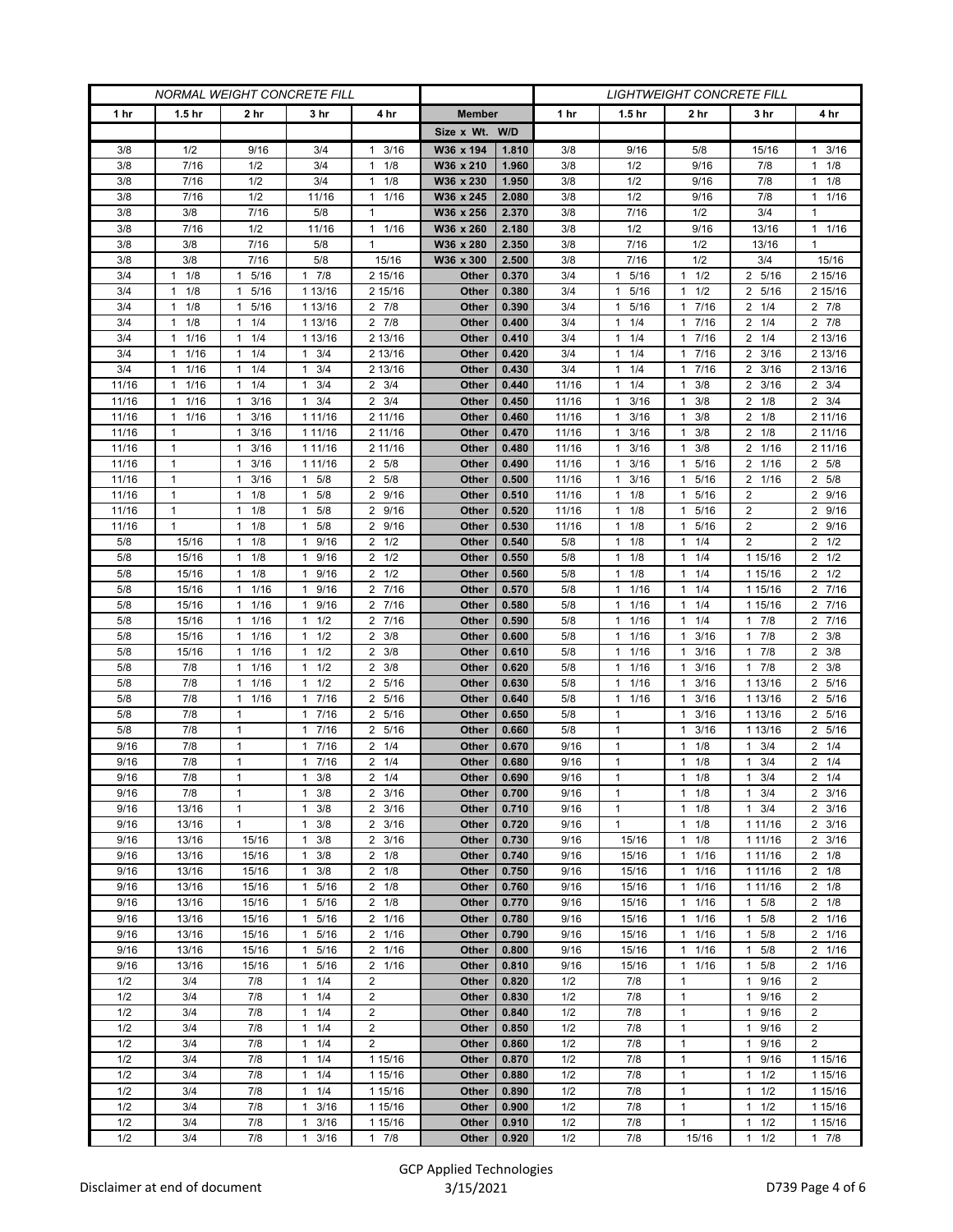| <b>NORMAL WEIGHT CONCRETE FILL</b> |                   |            |                                      | <b>LIGHTWEIGHT CONCRETE FILL</b>    |                |                |              |                   |                |                         |                      |
|------------------------------------|-------------------|------------|--------------------------------------|-------------------------------------|----------------|----------------|--------------|-------------------|----------------|-------------------------|----------------------|
| 1 hr                               | 1.5 <sub>hr</sub> | 2 hr       | 3 hr                                 | 4 hr                                | <b>Member</b>  |                | 1 hr         | 1.5 <sub>hr</sub> | 2 hr           | 3 hr                    | 4 hr                 |
|                                    |                   |            |                                      |                                     | Size x Wt. W/D |                |              |                   |                |                         |                      |
| 1/2                                | 3/4               | 13/16      | $1 \t3/16$                           | 7/8<br>$\mathbf{1}$                 | Other          | 0.930          | 1/2          | 13/16             | 15/16          | $1 \t1/2$               | 17/8                 |
| 1/2                                | 3/4               | 13/16      | 3/16<br>1                            | 7/8<br>1                            | Other          | 0.940          | 1/2          | 13/16             | 15/16          | 1/2<br>1                | 17/8                 |
| 1/2                                | 11/16             | 13/16      | 3/16<br>$\mathbf{1}$                 | 7/8<br>$\mathbf{1}$                 | Other          | 0.950          | 1/2          | 13/16             | 15/16          | 7/16<br>1.              | 17/8                 |
| 1/2                                | 11/16             | 13/16      | 3/16<br>1                            | 7/8<br>$\mathbf{1}$                 | Other          | 0.960          | 1/2          | 13/16             | 15/16          | 7/16<br>1               | $1 \t7/8$            |
| 1/2                                | 11/16             | 13/16      | 3/16<br>1                            | 1 13/16                             | Other          | 0.970          | 1/2          | 13/16             | 15/16          | 7/16<br>1               | 1 13/16              |
| 1/2                                | 11/16             | 13/16      | 1/8<br>$\mathbf{1}$                  | 1 13/16                             | Other          | 0.980          | 1/2          | 13/16             | 15/16          | 7/16<br>1               | 1 13/16              |
| 1/2                                | 11/16             | 13/16      | $1 \t1/8$                            | 1 13/16                             | Other          | 0.990          | 1/2          | 13/16             | 15/16          | 7/16<br>1               | 1 13/16              |
| 1/2                                | 11/16             | 13/16      | 1/8<br>$\mathbf{1}$                  | 1 13/16                             | Other          | 1.000          | 1/2          | 13/16             | 15/16          | 7/16<br>1               | 1 13/16              |
| 1/2                                | 11/16             | 13/16      | 1/8<br>$\mathbf{1}$                  | 1 13/16                             | Other          | 1.010          | 1/2          | 13/16             | 15/16          | 7/16                    | 1 13/16              |
| 1/2                                | 11/16             | 13/16      | 1/8<br>$\mathbf{1}$                  | 1 13/16                             | Other          | 1.020          | 1/2          | 13/16             | 15/16          | 3/8<br>1                | 1 13/16              |
| 7/16                               | 11/16             | 13/16      | 1/8<br>$\mathbf{1}$                  | 3/4<br>$\mathbf{1}$                 | Other          | 1.030          | 7/16         | 13/16             | 7/8            | 3/8<br>1                | $1 \t3/4$            |
| 7/16                               | 11/16             | 13/16      | 1/8<br>$\mathbf{1}$                  | 3/4<br>$\mathbf{1}$                 | Other          | 1.040          | 7/16         | 13/16             | 7/8            | 3/8<br>1                | $1 \t3/4$            |
| 7/16                               | 11/16             | 13/16      | 1/8<br>$\mathbf{1}$                  | 3/4<br>$\mathbf{1}$                 | Other          | 1.050          | 7/16         | 13/16             | 7/8            | 3/8<br>1                | $1 \t3/4$            |
| 7/16                               | 11/16             | 3/4        | 1/8<br>$\mathbf{1}$                  | 3/4<br>$\mathbf{1}$                 | Other          | 1.060          | 7/16         | 3/4               | 7/8            | 3/8<br>1                | 3/4<br>$\mathbf{1}$  |
| 7/16                               | 11/16             | 3/4        | 1 1/16                               | 3/4<br>$\mathbf{1}$                 | Other          | 1.070          | 7/16         | 3/4               | 7/8            | 3/8<br>$\mathbf{1}$     | $1 \t3/4$            |
| 7/16                               | 11/16             | 3/4        | $1 \t1/16$                           | 3/4<br>$\mathbf{1}$                 | Other          | 1.080          | 7/16         | 3/4               | 7/8            | 3/8<br>1                | $1 \t3/4$            |
| 7/16                               | 11/16             | 3/4        | 1/16<br>$\mathbf{1}$                 | 1 11/16                             | Other          | 1.090          | 7/16         | 3/4               | 7/8            | 5/16                    | 1 1 1 / 1 6          |
| 7/16                               | 11/16             | 3/4        | 1/16<br>$\mathbf{1}$                 | 1 11/16                             | Other          | 1.100          | 7/16         | 3/4               | 7/8            | 5/16<br>1               | 1 1 1 / 16           |
| 7/16                               | 5/8               | 3/4        | $1 \t1/16$                           | 1 11/16                             | Other          | 1.110          | 7/16         | 3/4               | 7/8            | 1 5/16                  | 1 1 1 / 16           |
| 7/16                               | 5/8               | 3/4        | 1/16<br>$\mathbf{1}$                 | 1 11/16                             | Other          | 1.120          | 7/16         | 3/4               | 7/8            | 5/16                    | 1 1 1 / 16           |
| 7/16                               | 5/8               | 3/4        | 1/16<br>$\mathbf{1}$                 | 1 11/16                             | Other          | 1.130          | 7/16         | 3/4               | 7/8            | 5/16<br>1               | 1 1 1 / 16           |
| 7/16                               | 5/8               | 3/4        | 11/16                                | 1 11/16                             | Other          | 1.140          | 7/16         | 3/4               | 7/8            | 5/16<br>1               | 1 11/16              |
| 7/16                               | 5/8<br>5/8        | 3/4<br>3/4 | 1/16<br>$\mathbf{1}$<br>$\mathbf{1}$ | 5/8<br>$\mathbf{1}$<br>$\mathbf{1}$ | Other          | 1.150          | 7/16<br>7/16 | 3/4<br>3/4        | 13/16          | 5/16<br>1               | $1 \t5/8$            |
| 7/16<br>7/16                       | 5/8               | 3/4        | 1/16<br>$1 \t1/16$                   | 5/8<br>$\mathbf{1}$<br>5/8          | Other<br>Other | 1.160<br>1.170 | 7/16         | 3/4               | 13/16<br>13/16 | 5/16<br>1<br>5/16<br>1. | 1 5/8<br>$1 \t5/8$   |
| 7/16                               | 5/8               | 3/4        | 1                                    | 5/8<br>1                            | Other          | 1.180          | 7/16         | 3/4               | 13/16          | 1/4<br>1                | $1 \t5/8$            |
| 7/16                               | 5/8               | 3/4        | $\mathbf{1}$                         | 5/8<br>$\mathbf{1}$                 | Other          | 1.190          | 7/16         | 3/4               | 13/16          | 1/4<br>1                | 1 5/8                |
| 7/16                               | 5/8               | 3/4        | $\mathbf{1}$                         | 5/8<br>$\mathbf{1}$                 | Other          | 1.200          | 7/16         | 3/4               | 13/16          | 1/4<br>1                | 1 5/8                |
| 7/16                               | 5/8               | 11/16      | $\mathbf{1}$                         | 5/8<br>$\mathbf{1}$                 | Other          | 1.210          | 7/16         | 11/16             | 13/16          | 1/4<br>1                | $1 \t5/8$            |
| 7/16                               | 5/8               | 11/16      | $\mathbf{1}$                         | 9/16<br>$\mathbf{1}$                | Other          | 1.220          | 7/16         | 11/16             | 13/16          | 1/4<br>$\mathbf{1}$     | 1 9/16               |
| 7/16                               | 5/8               | 11/16      | $\mathbf{1}$                         | 9/16<br>1                           | Other          | 1.230          | 7/16         | 11/16             | 13/16          | 1/4                     | 9/16<br>$\mathbf{1}$ |
| 7/16                               | 5/8               | 11/16      | $\mathbf{1}$                         | 9/16<br>1                           | Other          | 1.240          | 7/16         | 11/16             | 13/16          | 1/4<br>1                | 9/16<br>1            |
| 7/16                               | 5/8               | 11/16      | $\mathbf{1}$                         | 9/16<br>$\mathbf{1}$                | Other          | 1.250          | 7/16         | 11/16             | 13/16          | 1/4<br>1                | 1 9/16               |
| 7/16                               | 5/8               | 11/16      | $\mathbf{1}$                         | 9/16<br>1                           | Other          | 1.260          | 7/16         | 11/16             | 13/16          | 1/4                     | 9/16<br>$\mathbf{1}$ |
| 7/16                               | 5/8               | 11/16      | $\mathbf{1}$                         | 9/16<br>$\mathbf{1}$                | Other          | 1.270          | 7/16         | 11/16             | 13/16          | 3/16<br>1               | 9/16<br>$\mathbf{1}$ |
| 7/16                               | 5/8               | 11/16      | $\mathbf{1}$                         | 9/16<br>$\mathbf{1}$                | Other          | 1.280          | 7/16         | 11/16             | 13/16          | 3/16<br>1               | 9/16<br>$\mathbf{1}$ |
| 7/16                               | 5/8               | 11/16      | $\mathbf{1}$                         | 9/16<br>$\mathbf{1}$                | Other          | 1.290          | 7/16         | 11/16             | 13/16          | 3/16<br>1               | 9/16<br>$\mathbf{1}$ |
| 3/8                                | 9/16              | 11/16      | 15/16                                | 1/2<br>1                            | Other          | 1.300          | 3/8          | 11/16             | 3/4            | 3/16<br>1               | $1 \t1/2$            |
| 3/8                                | 9/16              | 11/16      | 15/16                                | 1/2<br>$\mathbf{1}$                 | Other          | 1.310          | 3/8          | 11/16             | 3/4            | 3/16                    | 1/2<br>$\mathbf{1}$  |
| 3/8                                | 9/16              | 11/16      | 15/16                                | 1/2<br>$\mathbf{1}$                 | Other          | 1.320          | 3/8          | 11/16             | 3/4            | 3/16<br>1               | $1 \t1/2$            |
| 3/8                                | 9/16              | 11/16      | 15/16                                | 1/2<br>$\mathbf{1}$                 | Other          | 1.330          | 3/8          | 11/16             | 3/4            | 3/16<br>1               | $1 \t1/2$            |
| 3/8                                | 9/16              | 11/16      | 15/16                                | 1/2<br>1                            | Other          | 1.340          | 3/8          | 11/16             | 3/4            | 3/16<br>1               | $1 \t1/2$            |
| 3/8                                | 9/16              | 11/16      | 15/16                                | 1/2<br>$\mathbf{1}$                 | Other          | 1.350          | 3/8          | 11/16             | 3/4            | 3/16<br>1               | $1 \t1/2$            |
| 3/8                                | 9/16              | 11/16      | 15/16                                | 1/2<br>1                            | Other          | 1.360          | 3/8          | 11/16             | 3/4            | 3/16<br>1.              | $1 \t1/2$            |
| 3/8                                | 9/16              | 11/16      | 15/16                                | 1/2<br>$\mathbf{1}$                 | Other          | 1.370          | 3/8          | 11/16             | 3/4            | 3/16                    | $1 \t1/2$            |
| 3/8                                | 9/16              | 11/16      | 15/16                                | 7/16<br>$\mathbf{1}$                | Other          | 1.380          | 3/8          | 11/16             | 3/4            | 1/8<br>$\mathbf{1}$     | 17/16                |
| 3/8                                | 9/16              | 5/8        | 15/16                                | 7/16<br>$\mathbf{1}$                | Other          | 1.390          | 3/8          | 5/8               | 3/4            | $1 \t1/8$               | 17/16                |
| 3/8                                | 9/16              | 5/8        | 15/16                                | 7/16<br>$\mathbf{1}$                | Other          | 1.400          | 3/8          | 5/8               | 3/4            | 1/8<br>1                | 17/16                |
| 3/8                                | 9/16              | 5/8        | 15/16                                | 7/16<br>$\mathbf{1}$                | Other          | 1.410          | 3/8          | 5/8               | 3/4            | 1/8<br>$\mathbf{1}$     | 17/16                |
| 3/8                                | 9/16              | 5/8        | 15/16                                | 7/16<br>$\mathbf{1}$                | Other          | 1.420          | 3/8          | 5/8               | 3/4            | $1 \t1/8$               | 17/16                |
| 3/8                                | 9/16              | 5/8        | 7/8                                  | 7/16<br>$\mathbf{1}$                | Other          | 1.430          | 3/8          | 5/8               | 3/4            | 1/8<br>$\mathbf{1}$     | 17/16                |
| 3/8                                | 9/16              | 5/8        | 7/8                                  | 7/16<br>1<br>$\mathbf{1}$           | Other          | 1.440          | 3/8          | 5/8               | 3/4<br>3/4     | 1/8<br>1                | 17/16                |
| 3/8<br>3/8                         | 9/16<br>9/16      | 5/8<br>5/8 | 7/8<br>7/8                           | 7/16<br>7/16<br>$\mathbf{1}$        | Other<br>Other | 1.450<br>1.460 | 3/8<br>3/8   | 5/8<br>5/8        | 3/4            | 1/8<br>1<br>1/8<br>1    | 17/16<br>17/16       |
| 3/8                                | 9/16              | 5/8        | 7/8                                  | 3/8<br>1                            | Other          | 1.470          | 3/8          | 5/8               | 11/16          | $1 \t1/8$               | $1 \t3/8$            |
| 3/8                                | 9/16              | 5/8        | 7/8                                  | 3/8<br>$\mathbf{1}$                 | Other          | 1.480          | 3/8          | 5/8               | 11/16          | 1/8<br>1                | $1 \t3/8$            |
| 3/8                                | 9/16              | 5/8        | 7/8                                  | 3/8<br>$\mathbf{1}$                 | Other          | 1.490          | 3/8          | 5/8               | 11/16          | 1/16<br>1               | $1 \t3/8$            |
| 3/8                                | 9/16              | 5/8        | 7/8                                  | $\mathbf{1}$<br>3/8                 | Other          | 1.500          | 3/8          | 5/8               | 11/16          | 1/16<br>$\mathbf{1}$    | $1 \t3/8$            |
| 3/8                                | 9/16              | 5/8        | 7/8                                  | 3/8<br>1                            | Other          | 1.510          | 3/8          | 5/8               | 11/16          | 1/16<br>1               | 3/8<br>$\mathbf{1}$  |
| 3/8                                | 9/16              | 5/8        | 7/8                                  | 3/8<br>$\mathbf{1}$                 | Other          | 1.520          | 3/8          | 5/8               | 11/16          | 1/16<br>1               | $1 \t3/8$            |
| 3/8                                | 1/2               | 5/8        | 7/8                                  | 3/8<br>$\mathbf{1}$                 | Other          | 1.530          | 3/8          | 5/8               | 11/16          | 1/16<br>$\mathbf{1}$    | $1 \t3/8$            |
| 3/8                                | 1/2               | 5/8        | 7/8                                  | 3/8<br>$\mathbf{1}$                 | Other          | 1.540          | 3/8          | 5/8               | 11/16          | 1/16<br>1               | 3/8<br>$\mathbf{1}$  |
| 3/8                                | 1/2               | $5/8$      | 7/8                                  | 3/8<br>$\mathbf{1}$                 | Other          | 1.550          | 3/8          | 5/8               | 11/16          | 1/16<br>1               | $1 \t3/8$            |
| 3/8                                | 1/2               | 5/8        | 7/8                                  | 3/8<br>$\mathbf{1}$                 | Other          | 1.560          | 3/8          | 5/8               | 11/16          | 11/16                   | $1 \t3/8$            |